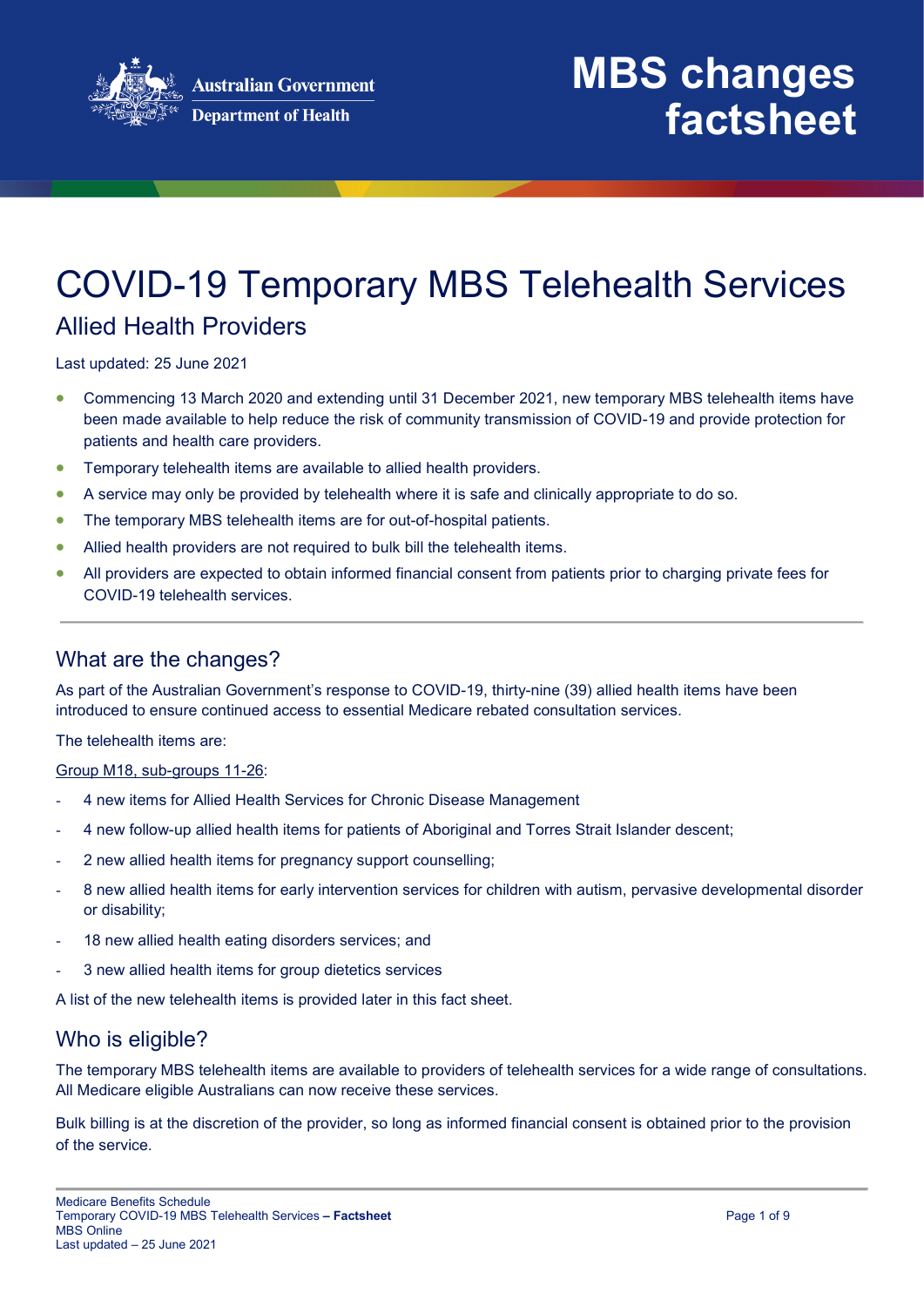

#### What telehealth options are available?

Videoconference services are the preferred approach for substituting a face-to-face consultation. However, in response to the COVID-19 pandemic, providers will also be able to offer audio-only services via telephone if video is not available. There are separate items available for the audio-only services.

No specific equipment is required to provide Medicare-compliant telehealth services. Practitioners must ensure that their chosen telecommunications solution meets their clinical requirements and satisfies privacy laws. To assist providers with their privacy obligations, a privacy checklist for telehealth services has been made available on MBSOnline: [http://www.mbsonline.gov.au/internet/mbsonline/publishing.nsf/Content/Factsheet-](http://www.mbsonline.gov.au/internet/mbsonline/publishing.nsf/Content/Factsheet-TelehealthPrivChecklist)[TelehealthPrivChecklist.](http://www.mbsonline.gov.au/internet/mbsonline/publishing.nsf/Content/Factsheet-TelehealthPrivChecklist) Further information can be found on the [Australian Cyber Security Centre website.](https://www.cyber.gov.au/)

#### Why are the changes being made?

The temporary MBS telehealth items allow people to access essential Medicare funded health services in their homes and reduce their risk of exposure to COVID-19 within the community.

As part of the 2021–22 Budget, the Government is investing an additional \$204.6 million to support continued access to MBS COVID-19 telehealth services until 31 December 2021, building on previous investment of \$3.6 billion since March 2020.

#### What does this mean for providers?

The temporary MBS telehealth items allow providers to continue to deliver essential health care services to patients within their care.

Providers do not need to be in their regular practice to provide telehealth services. Providers should use their provider number for their primary location, and must provide safe services in accordance with normal professional standards.

The telehealth MBS items can substitute for current face-to-face consultations that available under the MBS when the service/s cannot be provided due to COVID-19 considerations. The MBS telehealth items have the same clinical requirements as the corresponding face-to-face consultation items.

All MBS items for allied health services require a valid referral to the relevant allied health professional. A patient must be referred by an eligible medical practitioner, and services can form part of an eligible treatment, management or care plan, including:

- **Chronic Disease Management Plans** GP Management Plans Shared Care Plans Multidisciplinary Care Plans Pervasive Developmental Disorder Treatment Plan Disability Treatment Plan
- Team Care Plans

Eating Disorder Treatment and Management Plan

For additional information on the use of telehealth items, please refer to the [Provider Frequently Asked Questions](http://www.mbsonline.gov.au/internet/mbsonline/publishing.nsf/Content/Factsheet-TempBB) document available on MBSOnline.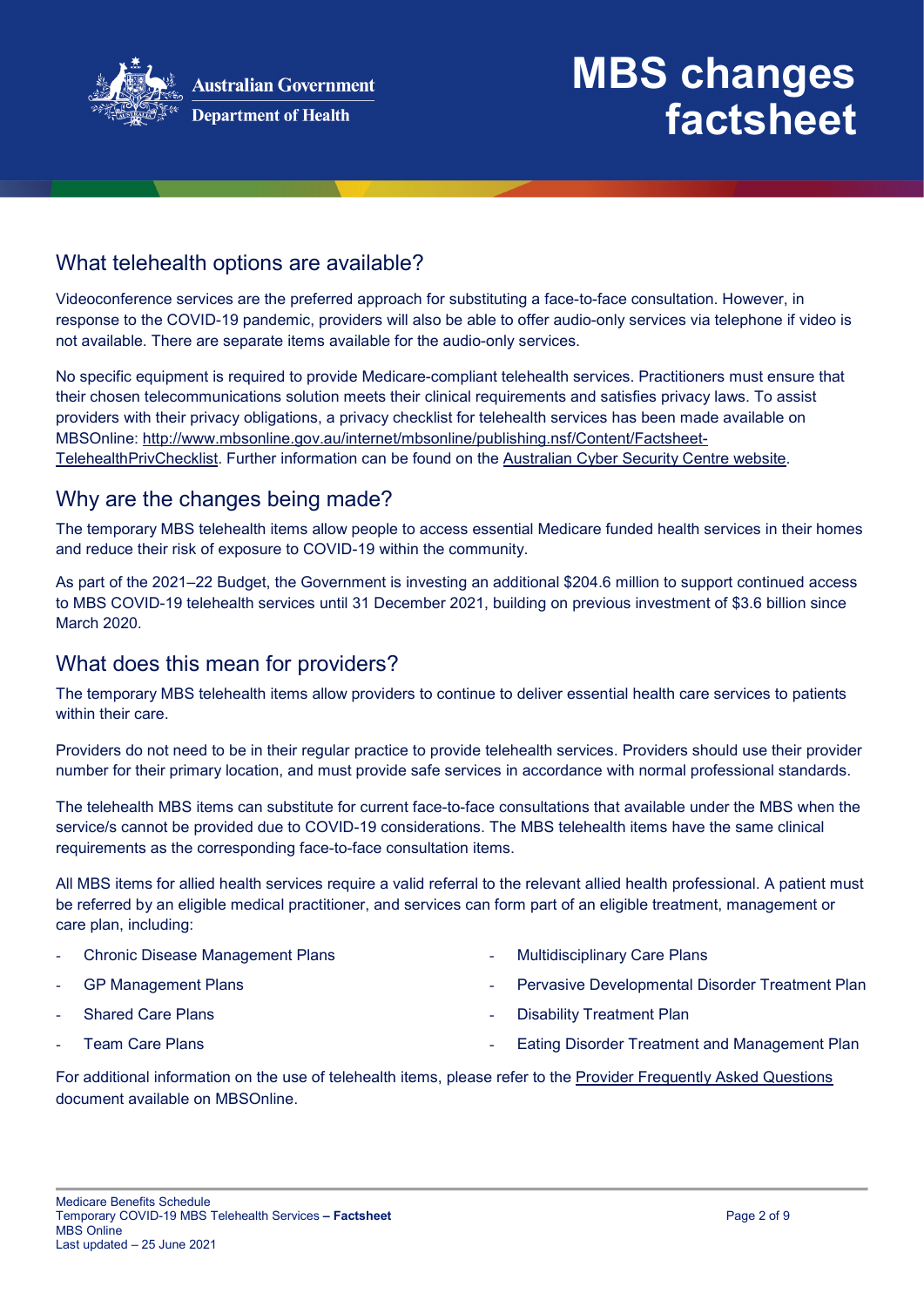

#### How will these changes affect patients?

Patients should ask their service providers about their telehealth options, where clinically appropriate.

Allied health telehealth items do not need to be bulk billed, however, the provider must ensure informed financial consent is obtained prior to the provision of the service.

A [consumer factsheet](http://www.mbsonline.gov.au/internet/mbsonline/publishing.nsf/Content/Factsheet-TempBB) is available on MBSOnline which provides further information on how these changes will affect patients.

#### Who was consulted on the changes?

Targeted consultation with stakeholders has informed the new temporary MBS telehealth items. Due to the nature of the COVID-19 emergency, it was not reasonably possible to undertake normal, broad consultations prior to implementation.

The extension of the temporary COVID-19 telehealth measures was a recommendation of the Australian Health Protection Principal Committee and has been supported by health experts and key stakeholders within the health care sector.

#### How will the changes be monitored and reviewed?

The Department of Health continues to monitor the use of the new MBS items. Use of the items that does not seem to be in accordance with the relevant Medicare guidelines and legislation will be actioned appropriately.

#### Where can I find more information?

COVID-19 National Health Plan resources for the general public, health professionals and industry are available from the [Australian Government Department of Health website.](https://www.health.gov.au/resources/collections/coronavirus-covid-19-national-health-plan-resources)

The full item descriptors and information on other changes to the MBS can be found on the MBS Online website at [www.mbsonline.gov.au.](http://www.mbsonline.gov.au/) You can also subscribe to future MBS updates by visiting [MBS Online](http://www.mbsonline.gov.au/) and clicking 'Subscribe'.

The Department of Health provides an email advice service for providers seeking advice on interpretation of the MBS items and rules and the Health Insurance Act and associated regulations. If you have a query relating exclusively to interpretation of the Schedule, you should email [askMBS@health.gov.au.](mailto:askMBS@health.gov.au)

Subscribe to ['News for Health Professionals'](https://www.humanservices.gov.au/organisations/health-professionals/news/all) on the Services Australia website and you will receive regular news highlights.

If you are seeking advice in relation to Medicare billing, claiming, payments, or obtaining a provider number, please go to the Health Professionals page on the Services Australia website or contact Services Australia on the Provider Enquiry Line – 13 21 50.

*Please note that the information provided is a general guide only. It is ultimately the responsibility of treating practitioners to use their professional judgment to determine the most clinically appropriate services to provide, and then to ensure that any services billed to Medicare fully meet the eligibility requirements outlined in the legislation. This sheet is current as of the Last updated date shown above, and does not account for MBS changes since that date.*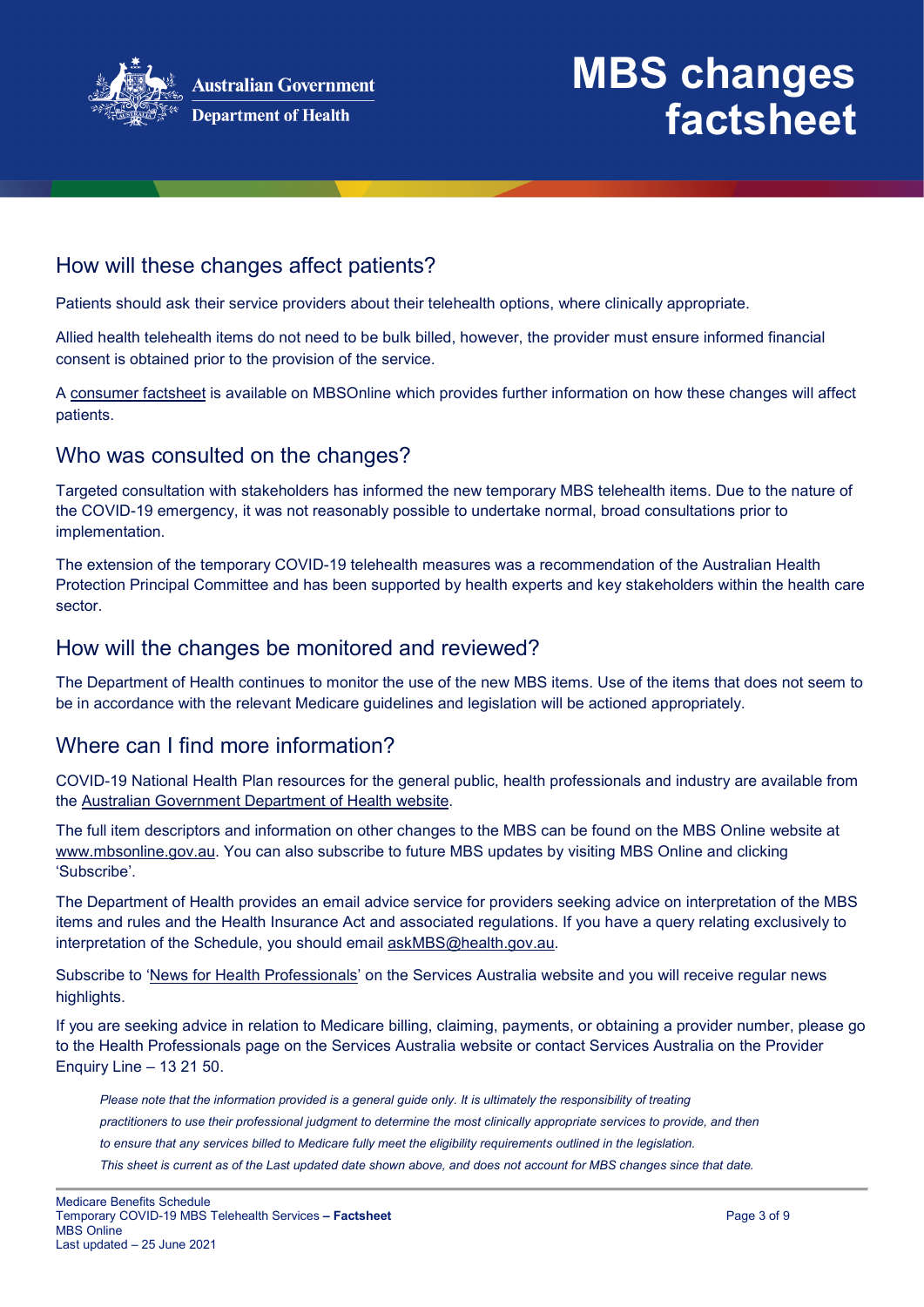

#### Allied Health Services

Table 1: Chronic Disease Management items introduced on 30 March 2020

| <b>Service</b>                            | <b>Existing Items face</b><br>to face                                                                       | <b>Telehealth items</b><br>via video-<br>conference | Telephone items -<br>for when video-<br>conferencing is not<br>available |
|-------------------------------------------|-------------------------------------------------------------------------------------------------------------|-----------------------------------------------------|--------------------------------------------------------------------------|
| Allied health CDM services (all 13 items) | 10950, 10951,<br>10952, 10953,<br>10954, 10956,<br>10958, 10960,<br>10962, 10964,<br>10966, 10968,<br>10970 | 93000                                               | 93013                                                                    |

Table 2: Chronic Disease Management items introduced on 20 April 2020

| <b>Service</b>                                                                                              | <b>Existing Items face</b><br>to face | <b>Telehealth items</b><br>via video-conference | Telephone items -<br>for when video-<br>conferencing is not<br>available |
|-------------------------------------------------------------------------------------------------------------|---------------------------------------|-------------------------------------------------|--------------------------------------------------------------------------|
| CDM service provided by a practice nurse or<br>Aboriginal and Torres Strait Islander health<br>practitioner | 10997                                 | 93201                                           | 93203                                                                    |

Table 3: Allied health services under a GP Management Plan or Multidisciplinary Care Plan within a Residental Aged Care Facility introduced on 10 December 2020

| <b>Service</b>                                         | <b>Existing Items</b><br>Face to Face<br>(F2F) Only | <b>COVID Telehealth</b><br>$Video - V$<br>Phone - P | <b>Initial/Long</b><br><b>Attendance</b><br><b>RACF</b> | Subsequent/<br><b>Standard</b><br><b>Attendance RACF</b> |
|--------------------------------------------------------|-----------------------------------------------------|-----------------------------------------------------|---------------------------------------------------------|----------------------------------------------------------|
| Aboriginal or Torres Strait<br>Islander health service | 10950                                               | $93000 -$ Video<br>93013 - Phone                    | $93501 - F2F$                                           | $93524 - F2F$<br>$93537 - Video$<br>$93538 - Phone$      |
| Diabetes education health<br>service                   | 10951                                               | $93000 -$ Video<br>$93013 - Phone$                  | $93502 - F2F$                                           | $93525 - F2F$<br>$93537 - Video$<br>$93538 - Phone$      |
| Audiology health service                               | 10952                                               | $93000 -$ Video<br>$93013 - Phone$                  | $93503 - F2F$                                           | $93526 - F2F$<br>$93537 - Video$<br>$93538 - Phone$      |
| Exercise physiology<br>service                         | 10953                                               | $93000 - Video$<br>$93013 - Phone$                  | $93504 - F2F$                                           | $93527 - F2F$<br>$93537 - Video$                         |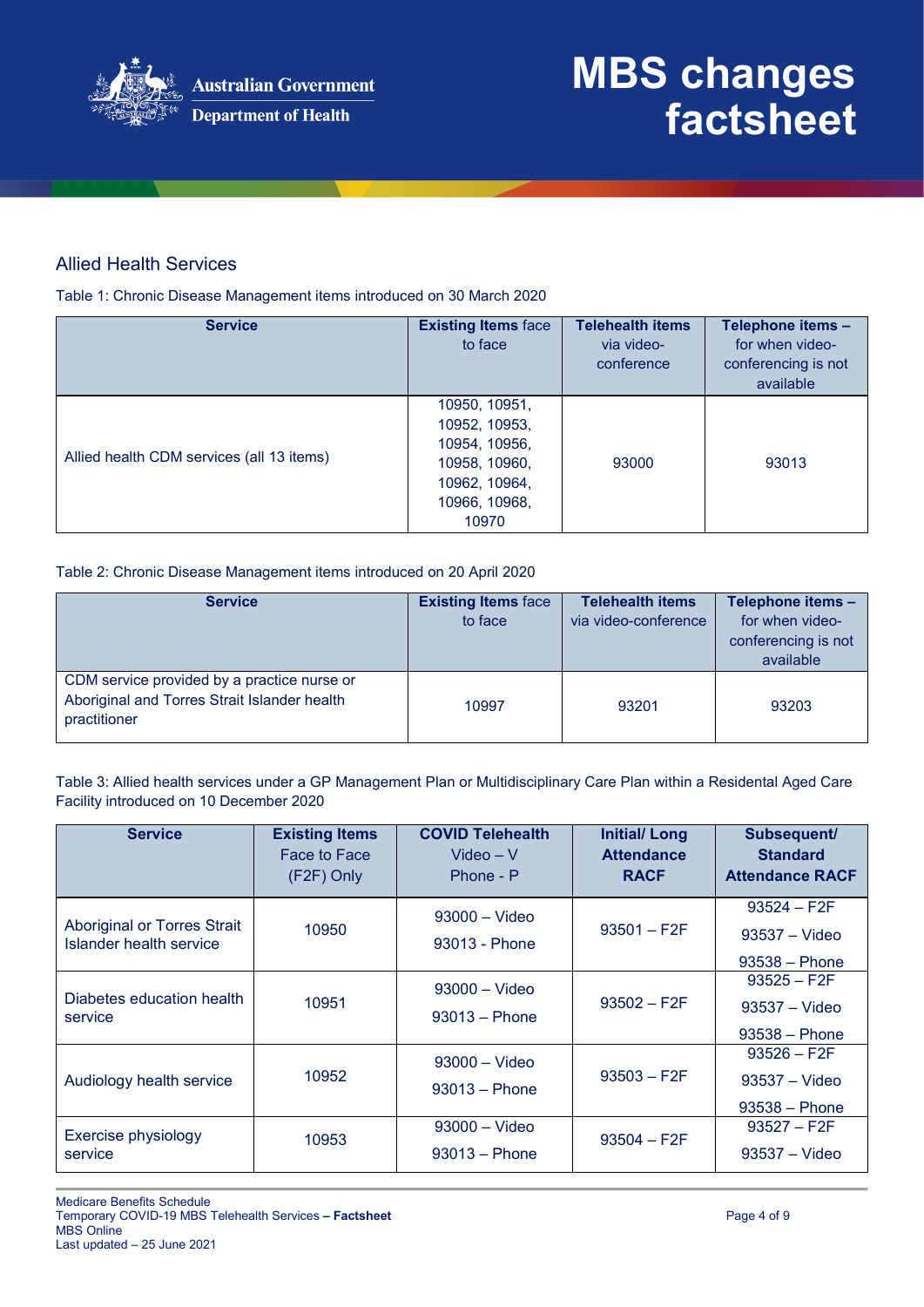

|                                |       |                 |               | 93538 - Phone                    |
|--------------------------------|-------|-----------------|---------------|----------------------------------|
|                                |       | $93000 - Video$ |               | $93528 - F2F$                    |
| Dietetics health service       | 10954 |                 | $93505 - F2F$ | 93537 - Video                    |
|                                |       | $93013 - Phone$ |               |                                  |
|                                |       |                 |               | 93538 - Phone<br>$93529 - F2F$   |
|                                |       | $93000 -$ Video |               |                                  |
| Mental health service          | 10956 | $93013 - Phone$ | $93506 - F2F$ | $93537 - Video$                  |
|                                |       |                 |               | $93538 - Phone$                  |
|                                |       | $93000 -$ Video |               | $93530 - F2F$                    |
| Occupational therapy           | 10958 |                 | $93507 - F2F$ | $93537 - Video$                  |
| health service                 |       | $93013 - Phone$ |               |                                  |
|                                |       |                 |               | $93538 - Phone$<br>$93531 - F2F$ |
| Physiotherapy health           |       | $93000 - Video$ |               |                                  |
| service                        | 10960 | $93013 - Phone$ | $93508 - F2F$ | $93537 - Video$                  |
|                                |       |                 |               | 93538 - Phone                    |
|                                |       | $93000 - Video$ |               | $93532 - F2F$                    |
| Podiatry health service        | 10962 |                 | $93509 - F2F$ | 93537 - Video                    |
|                                |       | $93013 - Phone$ |               |                                  |
|                                |       |                 |               | 93538 - Phone                    |
|                                |       | $93000 - Video$ |               | $93533 - F2F$                    |
| Chiropractic health<br>service | 10964 | $93013 - Phone$ | $93510 - F2F$ | 93537 - Video                    |
|                                |       |                 |               | 93538 - Phone                    |
|                                |       |                 |               | $93534 - F2F$                    |
|                                | 10966 | $93000 - Video$ | $93511 - F2F$ |                                  |
| Osteopathy health service      |       | $93013 - Phone$ |               | 93537 - Video                    |
|                                |       |                 |               | $93538 - Phone$                  |
|                                |       | $93000 - Video$ |               | $93535 - F2F$                    |
| Psychology health service      | 10968 |                 | $93512 - F2F$ | 93537 - Video                    |
|                                |       | $93013 - Phone$ |               | 93538 - Phone                    |
|                                |       |                 |               | $93536 - F2F$                    |
| Speech pathology health        | 10970 | $93000 - Video$ | $93513 - F2F$ |                                  |
| service                        |       | $93013 - Phone$ |               | 93537 - Video                    |
|                                |       |                 |               | 93538 - Phone                    |

Table 4: Allied Health follow-up services for People of Aboriginal or Torres Strait Islander Descent introduced on 30 March 2020

| <b>Service</b>                                  | <b>Existing Items face</b><br>to face                            | <b>Telehealth items</b><br>via video-conference | Telephone items -<br>for when video-<br>conferencing is not<br>available |
|-------------------------------------------------|------------------------------------------------------------------|-------------------------------------------------|--------------------------------------------------------------------------|
| Allied health Follow-up services (all 13 items) | 81300, 81305,<br>81310, 81315,<br>81320, 81325,<br>81330, 81335, | 93048                                           | 93061                                                                    |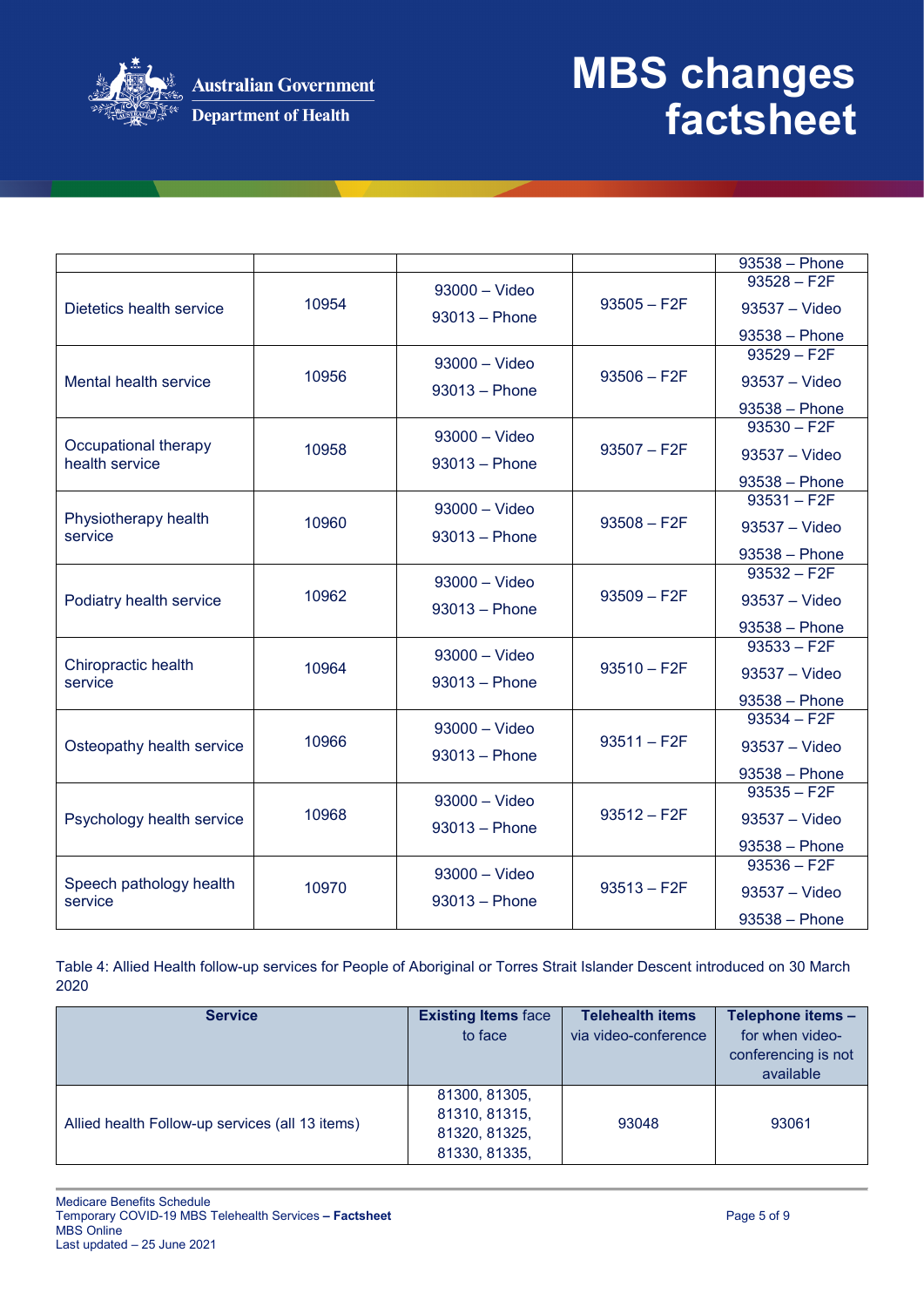

| <b>Service</b> | <b>Existing Items face</b> | <b>Telehealth items</b> | Telephone items -   |
|----------------|----------------------------|-------------------------|---------------------|
|                | to face                    | via video-conference    | for when video-     |
|                |                            |                         | conferencing is not |
|                |                            |                         | available           |
|                | 81340, 81345,              |                         |                     |
|                | 81350, 81355,              |                         |                     |
|                | 81360                      |                         |                     |

Table 4: Allied Health follow-up services for People of Aboriginal or Torres Strait Islander Descent introduced on 20 April 2020

| <b>Service</b>                                                                                                     | <b>Existing Items face</b><br>to face | <b>Telehealth items</b><br>via video-conference | Telephone items -<br>for when video-<br>conferencing is not<br>available |
|--------------------------------------------------------------------------------------------------------------------|---------------------------------------|-------------------------------------------------|--------------------------------------------------------------------------|
| Follow up services provided by a practice nurse or<br>Aboriginal and Torres Strait Islander health<br>practitioner | 10987                                 | 93200                                           | 93202                                                                    |

Table 5: Allied Health Services for people of Aboriginal or Torres Strait Islander Health Assessment within a Residential Aged Care Facility introduced on 10 December 2020

| <b>Service</b>                                         | <b>Existing Items</b><br><b>Face to Face</b><br>(F2F) Only | <b>COVID Telehealth</b><br>Video - V<br><b>Phone - P</b> | <b>Initial/Long</b><br><b>Attendance</b><br><b>RACF</b> | Subsequent/<br><b>Standard</b><br><b>Attendance RACF</b> |
|--------------------------------------------------------|------------------------------------------------------------|----------------------------------------------------------|---------------------------------------------------------|----------------------------------------------------------|
| Aboriginal or Torres Strait<br>Islander health service | 81300                                                      | $93048 - Video$<br>93061 - Phone                         | 93546                                                   | $93579 - F2F$<br>$93592 - Video$<br>$93593 - Phone$      |
| Diabetes education health<br>service                   | 81305                                                      | $93048 - Video$<br>93061 - Phone                         | 93547                                                   | $93580 - F2F$<br>93592 - Video<br>$93593 - Phone$        |
| Audiology health service                               | 81310                                                      | $93048 - Video$<br>93061 - Phone                         | 93548                                                   | $93581 - F2F$<br>$93592 - Video$<br>$93593 - Phone$      |
| Exercise physiology<br>service                         | 81315                                                      | 93048 - Video<br>93061 - Phone                           | 93549                                                   | $93582 - F2F$<br>93592 - Video<br>$93593 - Phone$        |
| Dietetics health service                               | 81320                                                      | $93048 - Video$<br>93061 - Phone                         | 93550                                                   | $93583 - F2F$<br>$93592 - Video$<br>$93593 - Phone$      |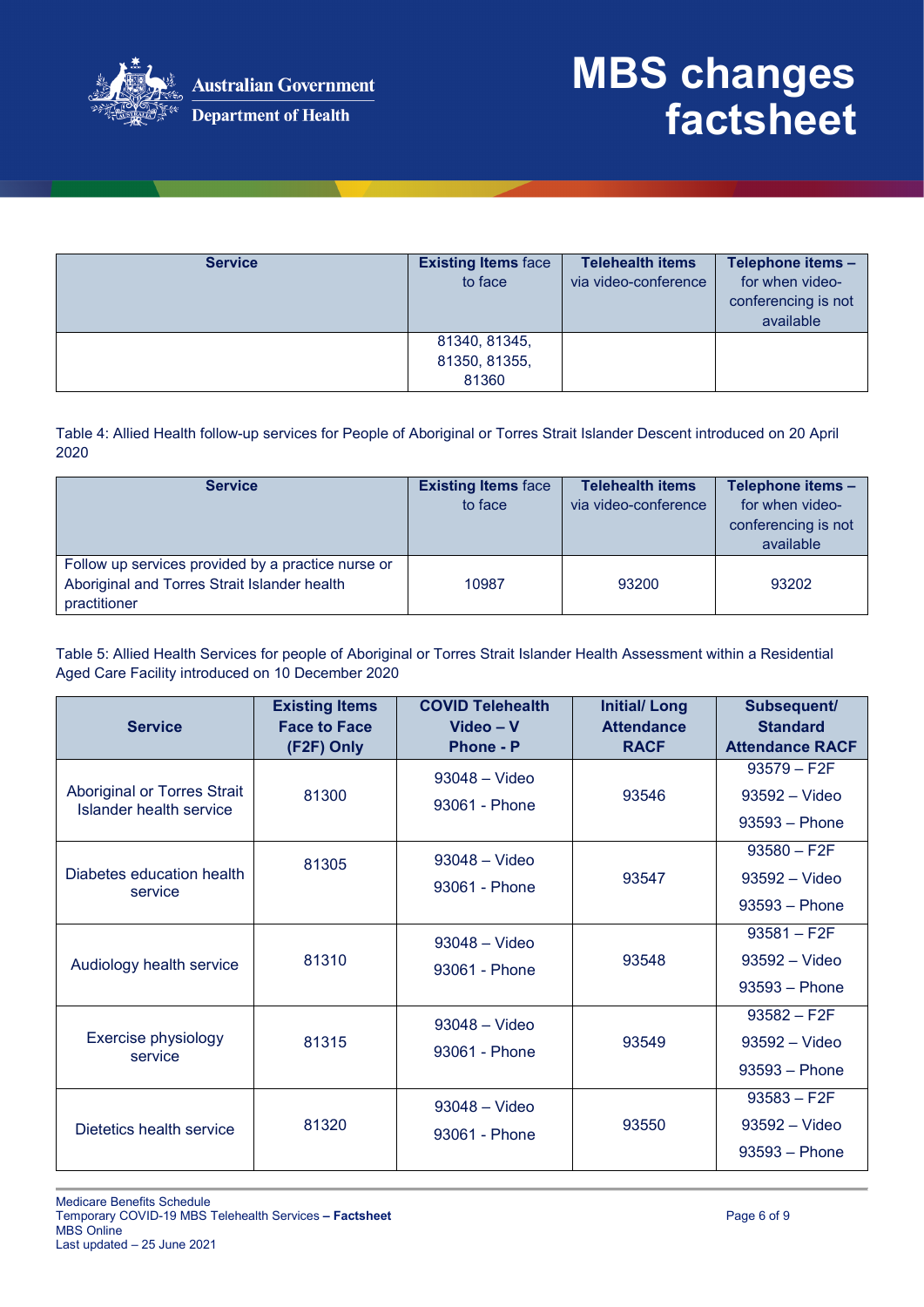

| Mental health service                  | 81325 | $93048 - Video$<br>$93061 - Phone$ | 93551 | $93584 - F2F$<br>93592 - Video<br>$93593 - Phone$<br>$93585 - F2F$ |
|----------------------------------------|-------|------------------------------------|-------|--------------------------------------------------------------------|
| Occupational therapy<br>health service | 81330 | $93048 - Video$<br>$93061 - Phone$ | 93552 | 93592 - Video<br>$93593 - Phone$                                   |
| Physiotherapy health<br>service        | 81335 | $93048 - Video$<br>$93061 - Phone$ | 93553 | $93586 - F2F$<br>93592 - Video<br>$93593 - Phone$                  |
| Podiatry health service                | 81340 | 93048 - Video<br>$93061 - Phone$   | 93554 | $93587 - F2F$<br>93592 - Video<br>$93593 - Phone$                  |
| Chiropractic health<br>service         | 81345 | $93048 - Video$<br>$93061 - Phone$ | 93555 | $93588 - F2F$<br>$93592 - Video$<br>93593 - Phone                  |
| Osteopathy health service              | 81350 | $93048 - Video$<br>$93061 - Phone$ | 93556 | $93589 - F2F$<br>93592 - Video<br>$93593 - Phone$                  |
| Psychology health service              | 81355 | $93048 - Video$<br>$93061 - Phone$ | 93557 | $93590 - F2F$<br>93592 - Video<br>$93593 - Phone$                  |
| Speech pathology health<br>service     | 81360 | $93048 - Video$<br>$93061 - Phone$ | 93558 | $93591 - F2F$<br>93592 - Video<br>$93593 - Phone$                  |

#### Table 6: Pregnancy Support Counselling items introduced on 30 March 2020

| <b>Service</b>                                                                                                                        | <b>Existing Items face</b> | <b>Telehealth items</b> | Telephone items -                |
|---------------------------------------------------------------------------------------------------------------------------------------|----------------------------|-------------------------|----------------------------------|
|                                                                                                                                       | to face                    | via video-conference    | for when video-                  |
|                                                                                                                                       |                            |                         | conferencing is not<br>available |
| Non-directive pregnancy support counselling by<br>eligible psychologist, social worker or mental<br>health nurse, at least 30 minutes | 81000, 81005,<br>81010     | 93026                   | 93029                            |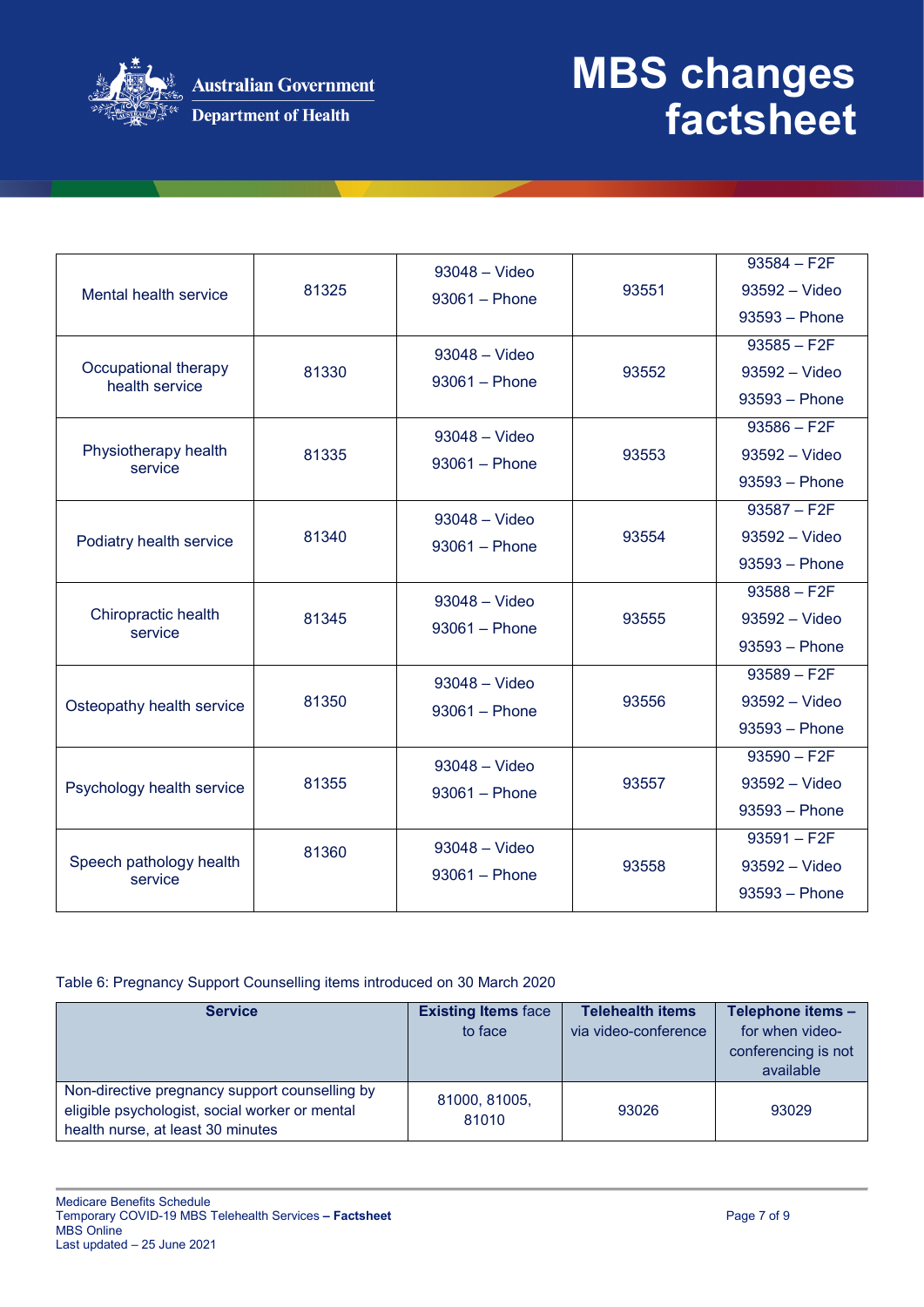

Table 7: Autism, Pervasive Developmental Disorder and Disability Services items introduced on 30 March 2020

| <b>Service</b>                                                                                                                                                                                                                               | <b>Existing Items face</b><br>to face | <b>Telehealth items</b><br>via video-conference | Telephone items -<br>for when video-<br>conferencing is not<br>available |
|----------------------------------------------------------------------------------------------------------------------------------------------------------------------------------------------------------------------------------------------|---------------------------------------|-------------------------------------------------|--------------------------------------------------------------------------|
| Psychologist. Autism, pervasive developmental<br>disorder and disability assessment service for<br>children under 13 years, at least 50 minutes                                                                                              | 82000                                 | 93032                                           | 93040                                                                    |
| Speech pathologist, occupational therapist,<br>audiologist, optometrist, orthoptist or<br>physiotherapist. Autism, pervasive developmental<br>disorder and disability assessment service for<br>children under 13 years, at least 50 minutes | 82005, 82010,<br>82030                | 93033                                           | 93041                                                                    |
| Psychologist. Treatment of a pervasive<br>developmental disorder or eligible disability for<br>children under 15 years, at least 30 minutes                                                                                                  | 82015                                 | 93035                                           | 93043                                                                    |
| Speech pathologist, occupational therapist,<br>audiologist, optometrist, orthoptist or<br>physiotherapist. Treatment of a pervasive<br>developmental disorder or eligible disability for<br>children under 15 years, at least 30 minutes     | 82020, 82025,<br>82035                | 93036                                           | 93044                                                                    |

Table 8: Eating Disorder items introduced on 30 March 2020

| <b>Service</b>                                                                                                 | <b>Existing Items face</b><br>to face | <b>Telehealth items</b><br>via video-conference | Telephone items -<br>for when video-<br>conferencing is not<br>available |
|----------------------------------------------------------------------------------------------------------------|---------------------------------------|-------------------------------------------------|--------------------------------------------------------------------------|
| Dietitian, eating disorders service, at least 20<br>minutes                                                    | 82350                                 | 93074                                           | 93108                                                                    |
| Clinical psychologist, eating disorders service<br>lasting more than 30 minutes, but less than 50<br>minutes   | 82352                                 | 93076                                           | 93110                                                                    |
| Clinical psychologist, eating disorders service, at<br>least 50 minutes                                        | 82355                                 | 93079                                           | 93113                                                                    |
| Psychologist, eating disorders service, lasting<br>more than 20 minutes, but less than 50 minutes              | 82360                                 | 93084                                           | 93118                                                                    |
| Psychologist, eating disorders service, at least 50<br>minutes                                                 | 82363                                 | 93087                                           | 93121                                                                    |
| Occupational therapist, eating disorders service,<br>lasting more than 20 minutes, but less than 50<br>minutes | 82368                                 | 93092                                           | 93126                                                                    |
| Occupational therapist, eating disorders service, at<br>least 50 minutes                                       | 82371                                 | 93095                                           | 93129                                                                    |